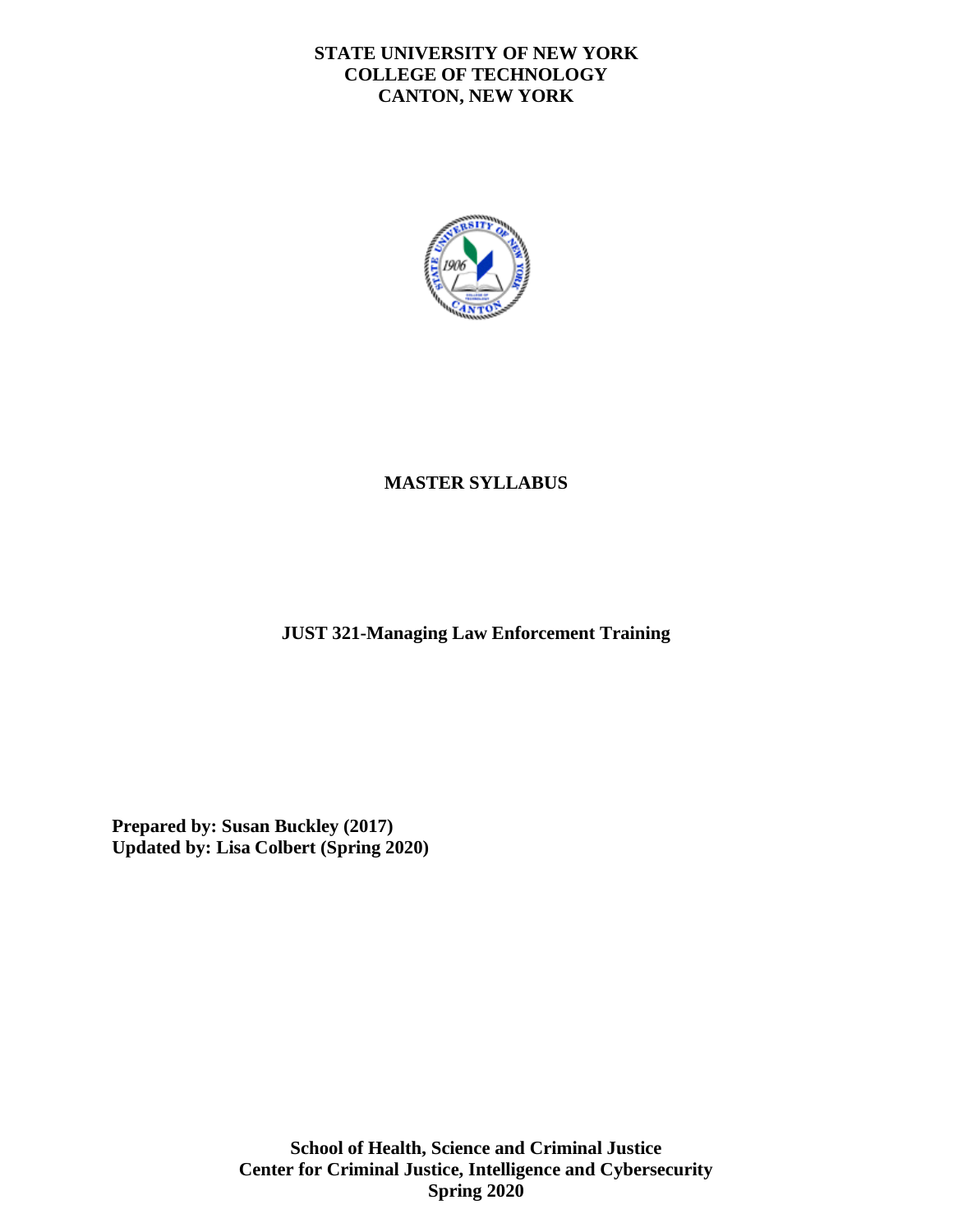- **A. TITLE**: Managing Law Enforcement Training
- **B. COURSE NUMBER: JUST 321**
- **C. CREDIT HOURS: 3**
- **D. WRITING INTENSIVE COURSE**: no
- **E. GER CATEGORY: N/A**
- **F. SEMESTER(S) OFFERED:** spring

**G. COURSE DESCRIPTION:** In this course, students examine issues relating to law enforcement training to include pre-service training, basic law enforcement training, field training, in-service training and specialized training. The course presents a detailed template for training management concentrating on the impact training has on the agency. The course familiarizes students with adult learning concepts as well as cognitive, affective and psychomotor skills training. Central to the course is the understanding and appreciation of the variables associated with assessing the training needs and evaluation of training.

# **H. PRE-REQUISITES/CO-REQUISITES:**

a. Pre-requisite(s): 45 credit hours in Criminal Investigation, CJ: Law Enforcement Leadership or Homeland Security OR permission of instructor.

b. Co-requisite(s):

c. Pre- or co-requisite(s):

# **I. STUDENT LEARNING OUTCOMES:**

| <b>Course Student Learning</b><br><b>Outcome</b> [SLO]                                                                                                                            | <i><b>PSLO</b></i>                                                                                                                  | <b>GER</b> | ISLO                 |
|-----------------------------------------------------------------------------------------------------------------------------------------------------------------------------------|-------------------------------------------------------------------------------------------------------------------------------------|------------|----------------------|
| a. Compare the phases of law<br>enforcement training as pre-<br>service, basic, field, in-service<br>and specialized                                                              | $(1911)$ 3-Students will be<br>able to identify, analyze and<br>utilize various techniques<br>used in law enforcement<br>leadership |            | 2. Critical Thinking |
| b. Compare various models for<br>field training                                                                                                                                   | $(1911)$ 3-Students will be<br>able to identify, analyze and<br>utilize various techniques<br>used in law enforcement<br>leadership |            | 2. Critical Thinking |
| c. Discuss principles of adult<br>learning as they relate to law<br>enforcement training and<br>compare the relative merits and<br>pitfalls of the train-the-trainer<br>training. | $(1911)$ 3-Students will be<br>able to identify, analyze and<br>utilize various techniques<br>used in law enforcement<br>leadership |            | 2. Critical Thinking |
| d. Describe the various levels of<br>cognitive, affective and<br>psychomotor skills training                                                                                      | $(1911)$ 4-students will be<br>able to demonstrate the<br>procedure for managing a<br>criminal justice agency                       |            | 5. Problem Solving   |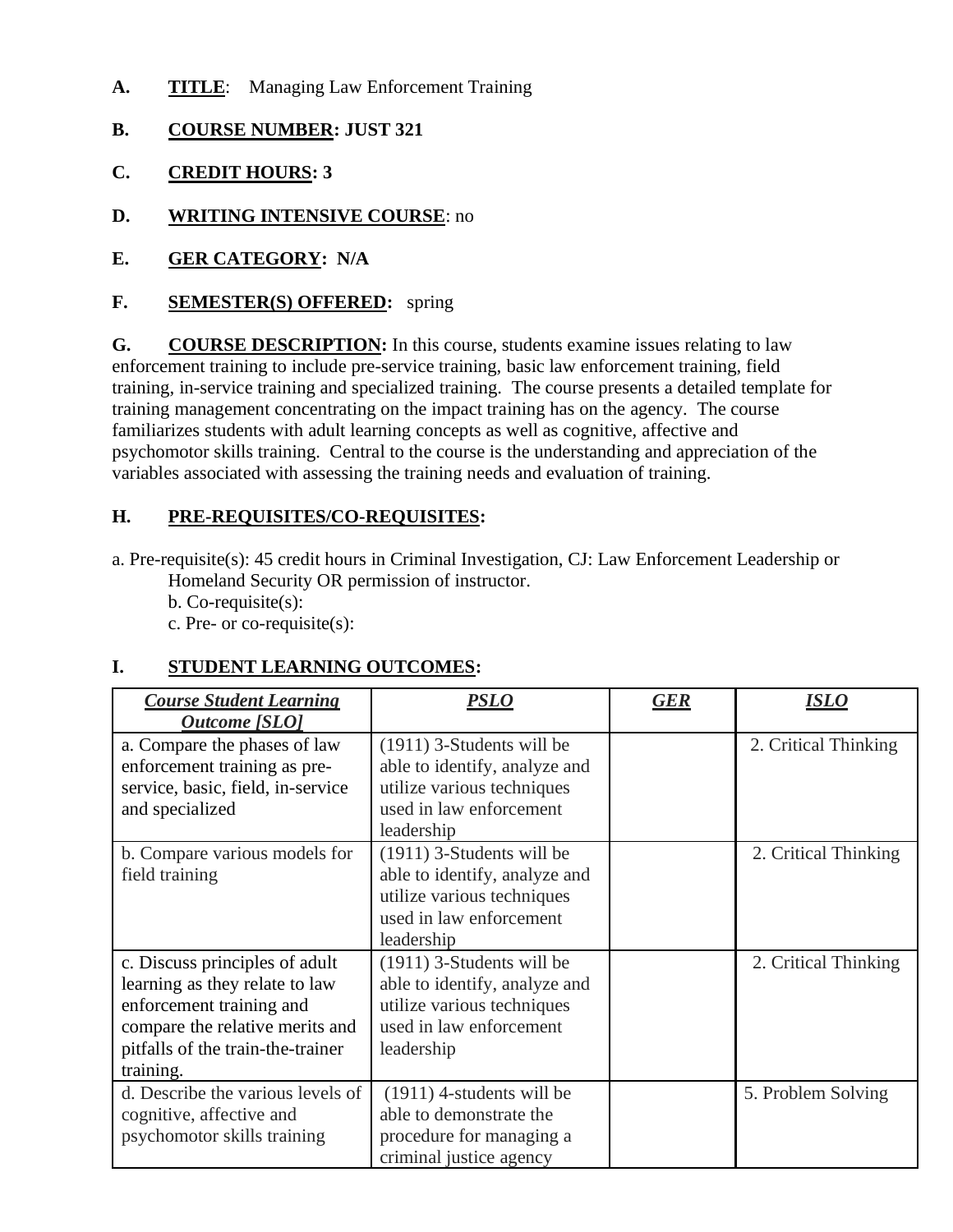| KEY                     | <b>Institutional Student Learning Outcomes [ISLO</b> |  |
|-------------------------|------------------------------------------------------|--|
|                         | $1 - 5$                                              |  |
| <b>ISLO</b>             | <b>ISLO &amp; Subsets</b>                            |  |
| #                       |                                                      |  |
| $\mathbf{1}$            | <b>Communication Skills</b>                          |  |
|                         | Oral [O], Written [W]                                |  |
| $\overline{2}$          | <b>Critical Thinking</b>                             |  |
|                         | Critical Analysis [CA], Inquiry & Analysis [IA],     |  |
|                         | <b>Problem Solving [PS]</b>                          |  |
| 3                       | <b>Foundational Skills</b>                           |  |
|                         | Information Management [IM], Quantitative            |  |
|                         | Lit,/Reasoning [QTR]                                 |  |
| $\overline{\mathbf{4}}$ | <b>Social Responsibility</b>                         |  |
|                         | Ethical Reasoning [ER], Global Learning [GL],        |  |
|                         | Intercultural Knowledge [IK], Teamwork [T]           |  |
| 5                       | <b>Industry, Professional, Discipline Specific</b>   |  |
|                         | <b>Knowledge and Skills</b>                          |  |

### 

- **J. APPLIED LEARNING COMPONENT:** Yes\_\_\_\_\_\_ No\_\_\_\_\_\_\_<br>**K. TEXTS**: Bumbak, A.R. (2011). Dynamic Police Training. Boca Raton, FL: CRC Press. ISBN: 9781439815878
- **L. REFERENCES:** none
- **M. EQUIPMENT:** none

# **N. GRADING METHOD:** A-F

#### **O. SUGGESTED MEASUREMENT CRITERIA/METHODS:**

- **-**Exams
- -Quizzes
- -Papers

-Participation

### **P. DETAILED COURSE OUTLINE:**

### I **The Current State of Police Training Programs**

- a. The Historical Approach to Training
- b. Changing Demographics of Police Populations
- c. Knowing Our Limitations
- d. A Downward Spiral
- e. The Challenges Ahead
- f. A Starting Point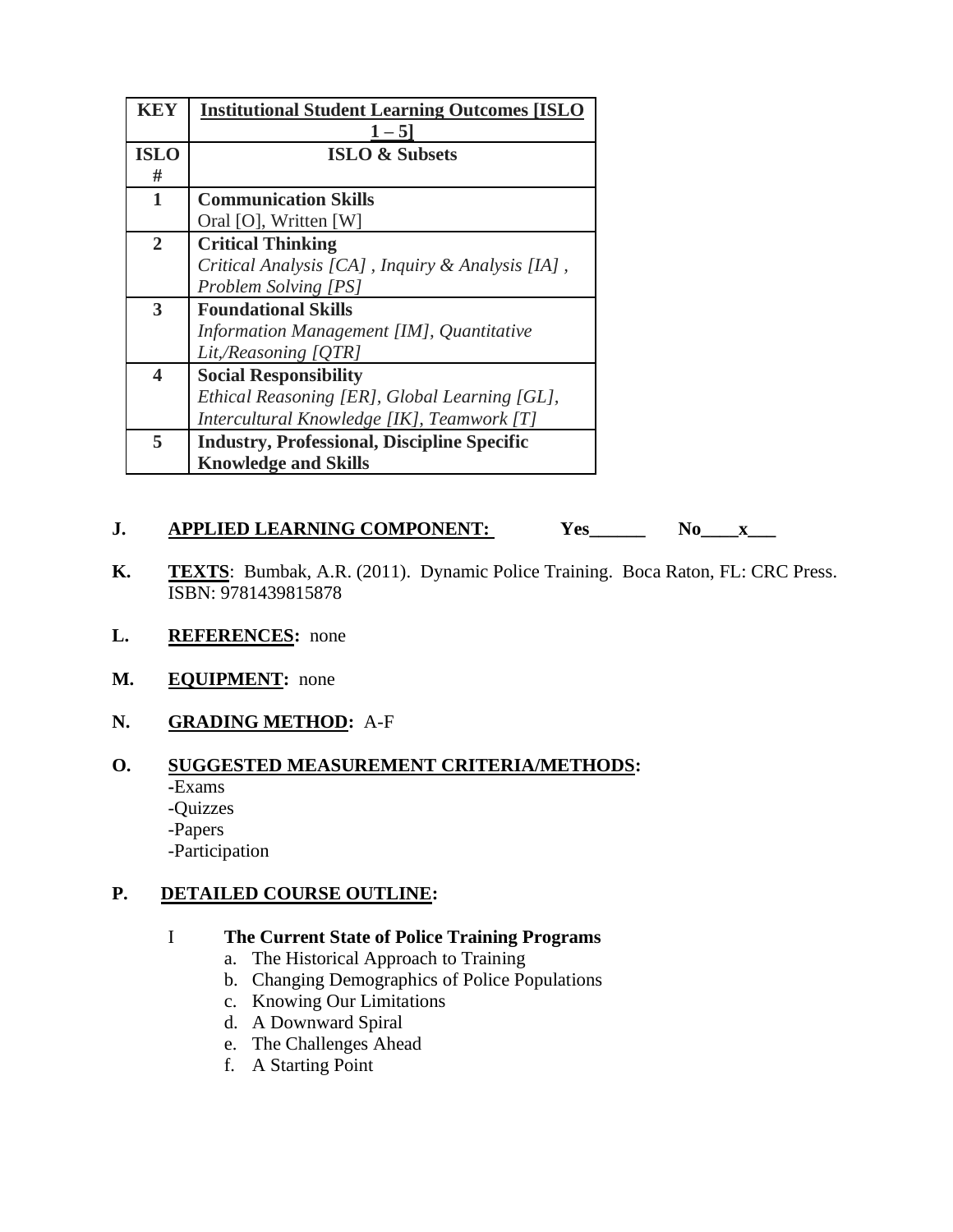### II **Historical Perspectives on Police Training**

- a. Training Soldiers and Police: Parallels and Contrasts
- b. The Traditional Approach
- c. The Role of the Media
- d. Evolving Approaches to Police Training
- e. The Challenge of Diversity
- f. The Educated Recruit
- g. Surviving Field Training

#### III **Four Steps to Initiating Change in Instructional Programs**

- a. Skinning the Cat
- b. Choice A: You Will Tell Them
- c. Choice B: Some Will Tell You
- d. Choice C: All Will Show and Tell You
- e. Stop Lecturing
- f. An Accurate Mirror
- g. Trusting in Trainer Ingenuity
- h. A Training Experiment

#### IV **Addressing Adult Learning Styles**

- a. Visual Learners
- b. Auditory Learners
- c. Kinesthetic Learners
- d. A Study in Techniques
- e. Beyond the Slide Show: Visual Techniques
- f. Hearing What Is Said: Auditory Techniques
- g. Feeling the Gist: Kinesthetic Techniques
- h. Bringing It All Together
- i. A Revision Challenge

#### V **Law Enforcement Curriculum Development Overview**

- a. Qualities of Police Performance Objectives
- b. Objectives Are Student Focused
- c. Objectives Are Unbiased and Measurable
- d. Police Training Lesson Plans: Basics
- e. Lesson 1: The "Four Corners" Rule
- f. Lesson 2: Portability
- g. Lesson 3: Anonymity

#### VI **Six Levels of Understanding: Police Cognitive Skills Training**

- a. Applying Bloom's Taxonomy
- b. Cognitive Level One: Knowledge
- c. Cognitive Level Two: Comprehension
- d. Cognitive Level Three: Application
- e. Cognitive Level Four: Analysis
- f. Cognitive Level Five: Evaluation
- g. Cognitive Level Six: Synthesis
- h. Final Commentary on Cognitive Skills Training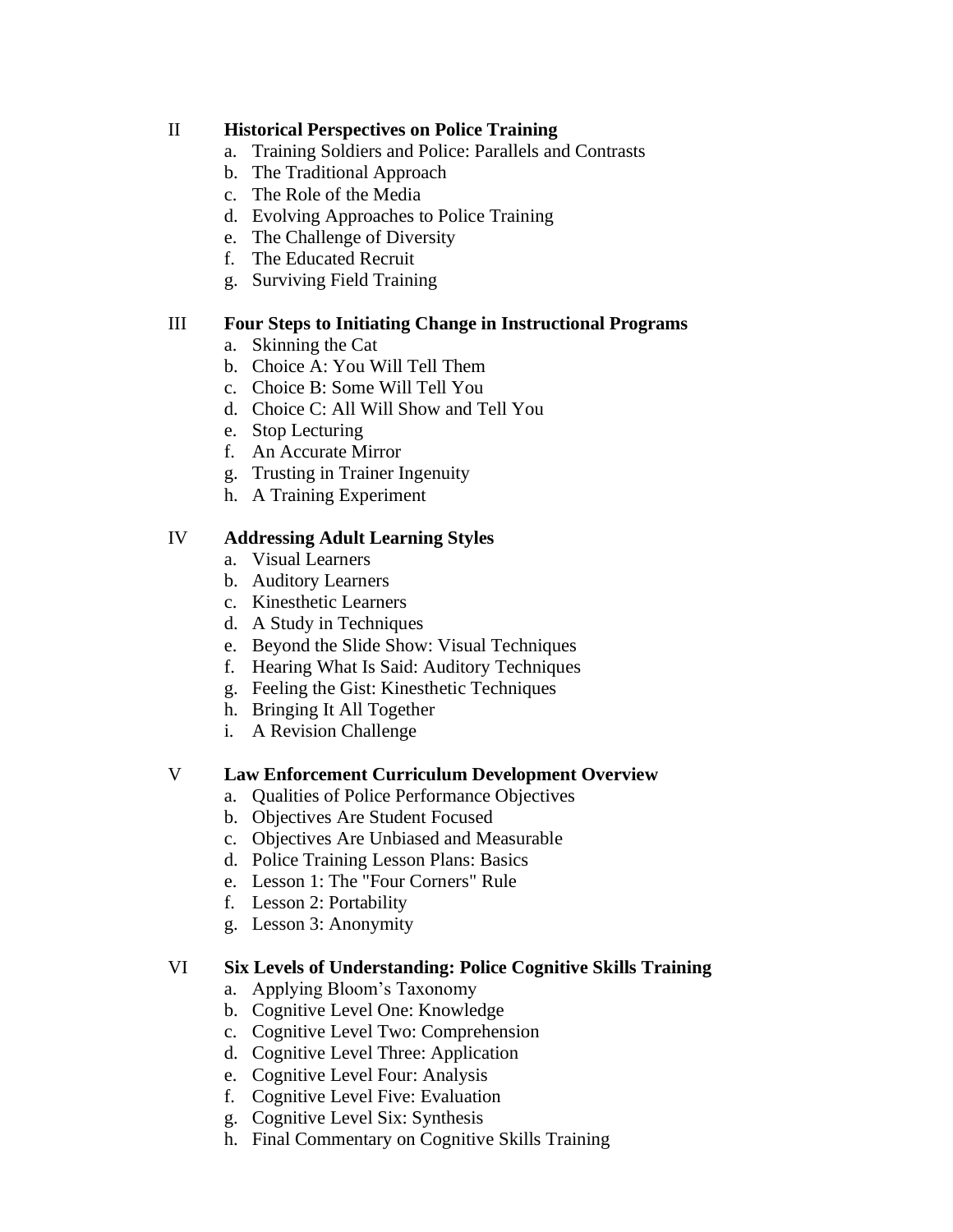### VII **Five Levels of Internal Change: Police Affective Skills Training**

- a. Affective Level One: Receiving Data
- b. Affective Level Two: Responding to Data
- c. Affective Level Three: Valuing Data
- d. Affective Level Four: Organizing Data
- e. Affective Level Five: Characterizing Data or Values
- f. Final Commentary on Affective Skills Training

### VIII **Five Levels of Ability: Police Psychomotor Skills Training**

- a. Psychomotor Level One: Perception of Need for Action
- b. Psychomotor Level Two: Ready for Action
- c. Psychomotor Level Three: Guided Action
- d. Psychomotor Level Four: Habit of Action
- e. Psychomotor Level Five: Independent Action Final Commentary on Psychomotor Skill

# IX **Basic Instructional Methodology for Law Enforcement Training**

- a. Ice-Breakers
- b. Brainstorming
- c. Case Study/Critical Incident
- d. Case Study: *Hope v. Pelzer*
- e. Final Commentary on Basic Instructional Methods

### X **Intermediate Instructional Techniques**

- a. Demonstration
- b. Skits
- c. Role-Playing
- d. Final Commentary on Dramatic Methods

### XI **Construction of Law Enforcement Lesson Plans: Preliminary Development**

- a. Developing Anticipatory Sets
- b. Writing Valid Objectives for Law Enforcement

### XII **Developing Quality Content**

- a. Chemistry versus Control
- b. Writing Quality Content
- c. Research-Based Content
- d. Documenting Research and Sources
- e. Developing Teaching Points

### XIII **Enhancing Instruction: Approaches to Ancillary Development**

- a. A Dual Purpose
- b. Using Exploratory Tasks
- c. Developing Insightful Exercises